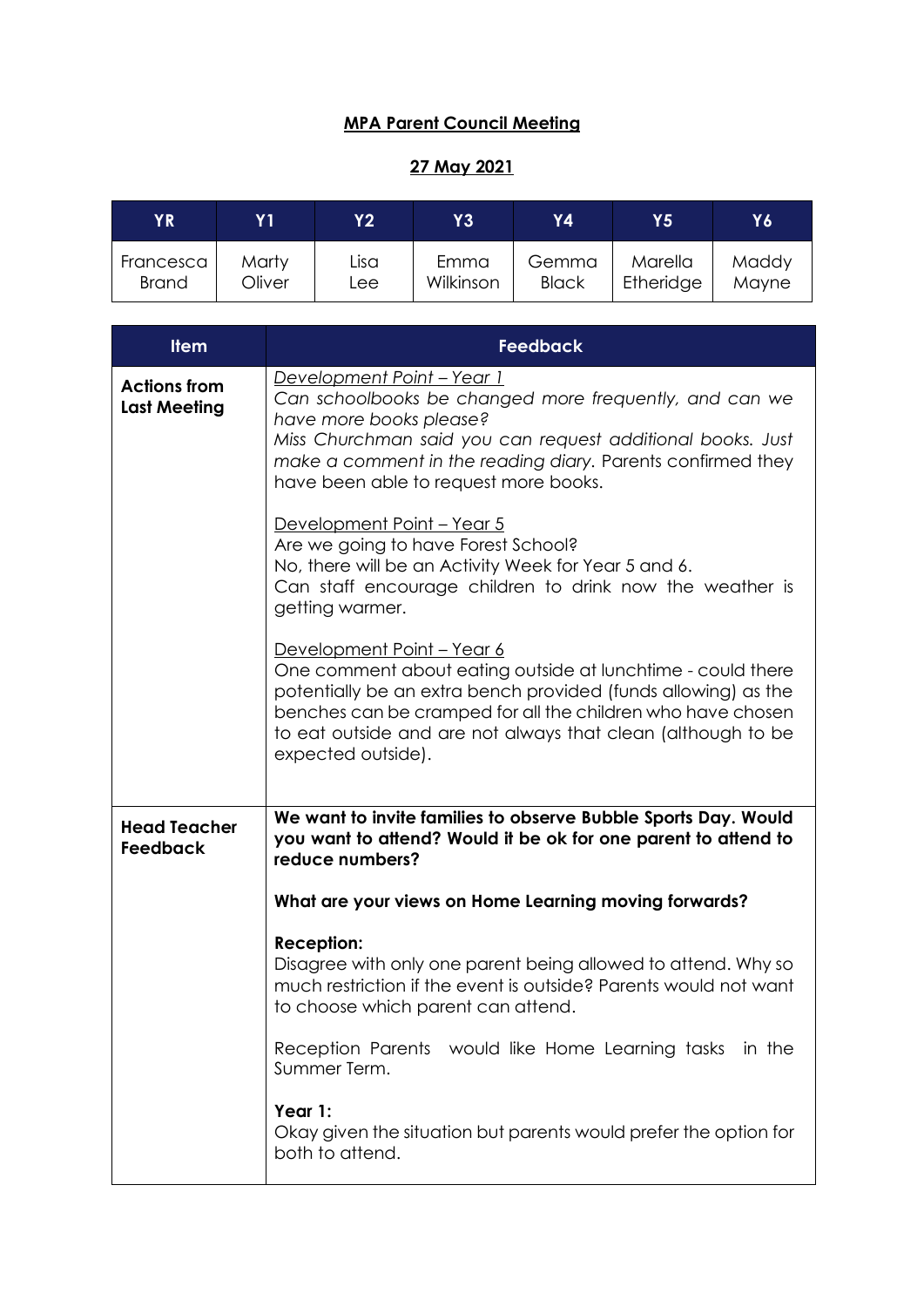| All positive comments regarding Home Learning. Children are<br>motivated and enjoy the tasks. Craft based activities are ideal<br>as children can be tired after school. Well balanced with 2 tasks<br>per term. Teacher feedback as some parents are not sure how<br>homework gets presented back to the teacher/class. Being<br>given the dates in advance is helpful. |
|--------------------------------------------------------------------------------------------------------------------------------------------------------------------------------------------------------------------------------------------------------------------------------------------------------------------------------------------------------------------------|
| Year 2:<br>Pleased to be able to come to sports day. Will siblings be<br>welcome?<br>After the governments strategy meeting 14 June we will follow<br>the guidance.                                                                                                                                                                                                      |
| All happy with Home Learning. Not just worksheets, but creative<br>and gives the children something to think about.                                                                                                                                                                                                                                                      |
| Year 3:<br>Happy to go ahead with sports days however this will be difficult<br>with split families.                                                                                                                                                                                                                                                                     |
| Home Learning - all happy.                                                                                                                                                                                                                                                                                                                                               |
| Year 4:<br>Would like both parents to attend. May cause arguments in<br>some households. Can we take pictures and videos to show<br>grandparents. Some parents were unsure why there were<br>restrictions when it is outside.                                                                                                                                            |
| Happy with amount of Home Learning. Can there be more of a<br>challenge?                                                                                                                                                                                                                                                                                                 |
| Year 5:<br>One parent being able to come is better than nothing. A<br>dilemma for split parents.                                                                                                                                                                                                                                                                         |
| Loving the current topic. Home Learning is brilliant. Some<br>children struggle as After School Clubs are back on.                                                                                                                                                                                                                                                       |
| Year 6:<br>We would appreciate it if both parents were able to attend.                                                                                                                                                                                                                                                                                                   |
| Could tasks for classes possibly be similar so siblings are doing<br>something along the same lines, eg. a writing activity for first<br>homework and a creative for the second. It can cause slight<br>upset if one child is doing a 'fun' creative task and the other<br>perceives theirs to be a more 'difficult' task involving writing or<br>taking more time.      |
|                                                                                                                                                                                                                                                                                                                                                                          |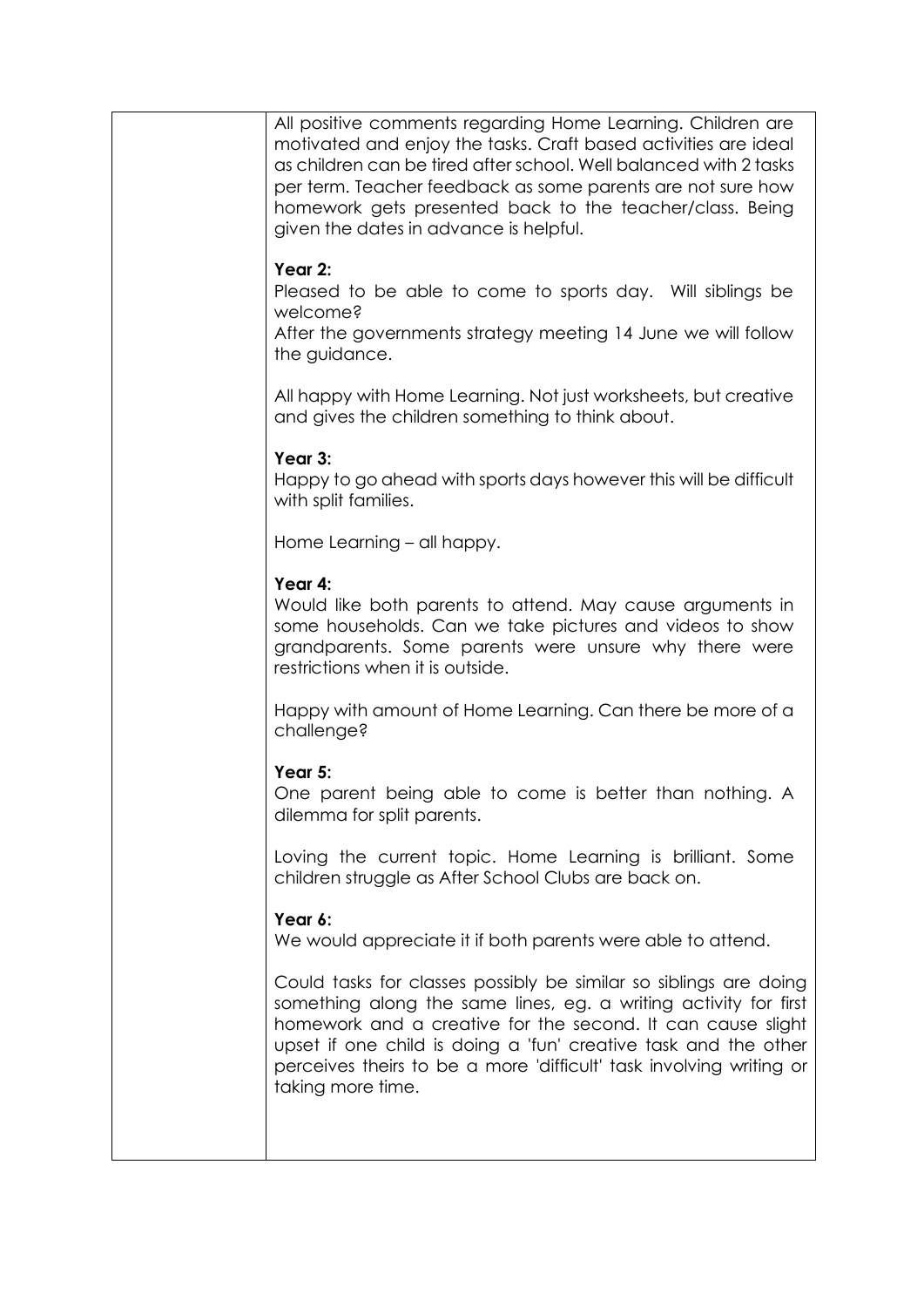| Reception<br>2 Positives<br>1 Development         | 2 Positives<br>Staff are always very considerate with any concerns.<br>Tapestry - happy how this is going. Also happy with Learning<br>words and Maths games.                                                                                                                                                                                                                                                |
|---------------------------------------------------|--------------------------------------------------------------------------------------------------------------------------------------------------------------------------------------------------------------------------------------------------------------------------------------------------------------------------------------------------------------------------------------------------------------|
|                                                   | Development Point<br>Would like feedback from After School Clubs.                                                                                                                                                                                                                                                                                                                                            |
| Year 1<br>2 Positives<br>1 Development            | 2 Positives<br>Happy with overall school enjoyment, learning is made fun.<br>Communication is excellent.                                                                                                                                                                                                                                                                                                     |
|                                                   | Development Point<br>Would like to see some of the children's work.<br>Snack time – Could this be in class rather than during playtime?                                                                                                                                                                                                                                                                      |
| Year <sub>2</sub><br>2 Positives<br>1 Development | 2 Positives<br>An amazing 18 months, cannot thank the school enough.<br>Miss Churchman and staff so accessible and approachable.                                                                                                                                                                                                                                                                             |
|                                                   | Development Point<br>Poor quality uniform - can we look at another supplier.                                                                                                                                                                                                                                                                                                                                 |
| Year <sub>3</sub><br>2 Positives<br>1 Development | 2 Positives<br>Can't praise school enough.<br>Staff always approachable and supportive.<br>Love Carol's special menu days.                                                                                                                                                                                                                                                                                   |
|                                                   | Development Point<br>Can Home Learning be more creative?                                                                                                                                                                                                                                                                                                                                                     |
| Year 4<br>2 Positives<br>1 Development            | 2 Positives<br>Great Walk to School Week.<br>Enjoyed Football Tournament.<br>Really happy with the opportunities and learning given.<br>Development Point<br>Quality of uniform. The jumpers do not wash well.<br>Hard to cross the road at school. Cars park opposite the zig<br>zags.<br>Will Year 4 have Forest School this year? No, next year, each<br>year group will have 1/2 term of forest schools. |
| Year 5<br>2 Positives<br>1 Development            | 2 Positives<br>Walk to School Week was wonderful.<br>Football Tournament enjoyable. The children organised this<br>themselves. Other sports tournaments will be organised this half<br>term.<br>Purple jumpers for Year 6 from September – a good idea and<br>will give the children a sense of responsibility and will be<br>memorable. (Payment plans can be set up to help parents.)                      |